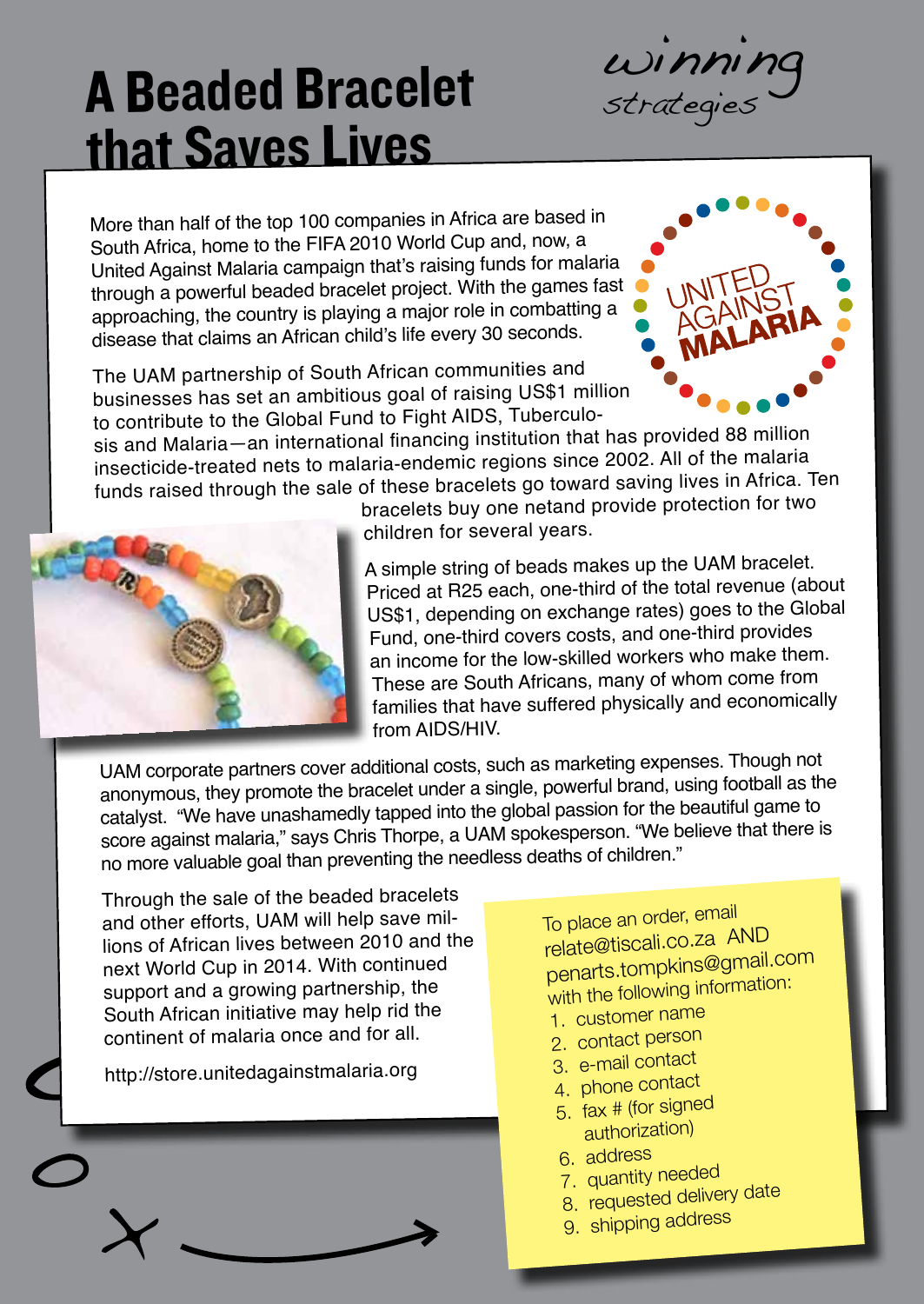#### An Oasis of Good Health winning strategies

Azalaï Hotel Group is a network of six hotels across West Africa. With three of those hotels located in the capital city of Bamako, Mali, Azalaï has a major presence in one of the most malaria-endemic countries in Africa, and also one o<sup>f</sup> the poorest. A mosquito net costing 5,000 CFA, or about US\$10, is a prohibitively costly prevention tool here in a country where the average person earns less than US\$2 per day. But even costlier, say managers, was the recruiting and training o<sup>f</sup>



new employees hired to replace malaria-stricken workers. Finally, with the arrival of a new partner in 2008, managers at Azalaï decided to intervene on behalf of the 250 workers in Mali. Each employee received two long-lasting insecticide treated nets.

While no hard numbers exist to document the burden of malaria before the intervention, managers say worker infection rates have droppe<sup>d</sup> dramatically—to near-zero levels since the intervention began two years ago. The success of the net giveaway has prompted company leaders to look at expanding the program to its hotels in Burkina Faso, Guinee Bissau and Benin. When the insecticide in the treated nets wears off, Azalaï wants to retreat or replace them.

From a management perspective, perhaps no one was closer to the malaria problem and its effects on workers than Boumedienne Abderrahamane, the human resources director based in Bamako. He says the simple net distribution stemmed from a a decision by Azalaï leadership hoped to motivate and encourage staff members to live healthier, more productive lives.



"All Africans are victims of malaria," says Boumedienne, noting that society as a whole is affected when one person suffers from infection. He counsels his employees to use the bednets and, when symptoms occur, to seek treatment at a hospital or clinic rather than from a traditional healer.

www.azalaihotels.com

## Azalaï Hotel Group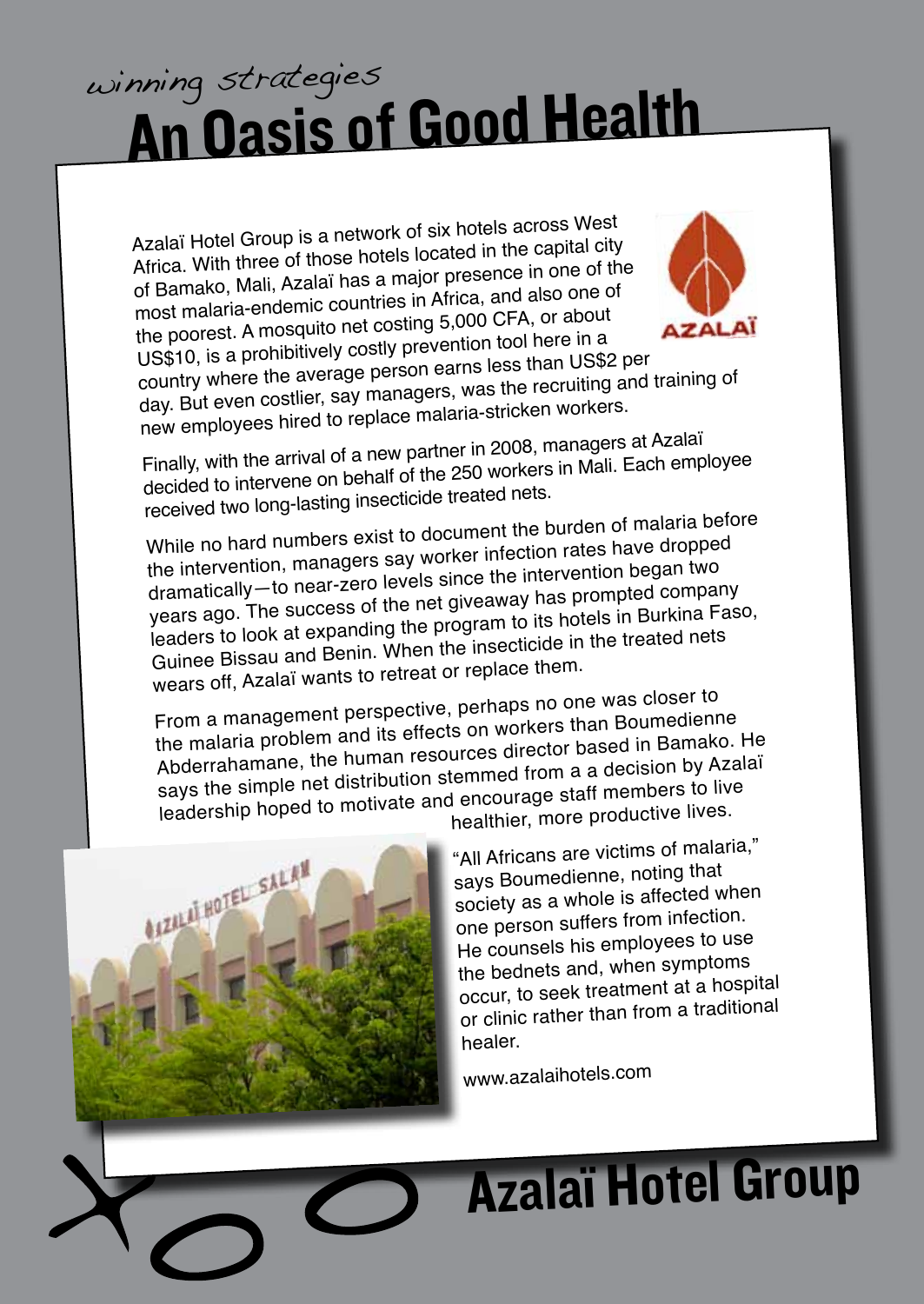# One Courageous Chicken

Nando's is a Portuguese-style chicken restaurant with nearly 900 outlets in 27 countries. The South-African based company is using its vast footprint—and its geographic proximity to the 2010 World Cup—to advocate malaria prevention and control across the continent. For starters, the company wants to



help give US\$1 million to the Global Fund against AIDS, Tuberculosis and Malaria, in 2010, the year of the first World Cup in Africa. And thanks to its partnership-building, the company is well on its way.

Nando's created a United Against Malaria bracelet to sell as an outward sign of one's commitment to end malaria. A source of income for the 500 women who make them and a fundraising vehicle for the Global Fund, the beaded bracelets have already raised US\$35,000 for mosquito nets. Nando's is selling the colored bracelets in its restaurants throughout the world, and the company is reaching out to partners to increase the visibility of the campaign.

One of Nando's partners is famed adventurer Kingsley Holgate, who launched a humanitarian mission on April 25, 2010––World Malaria Day. The 64-year-old explorer and philanthropist is carrying mosquito nets, soccer balls, and UAM-themed coloring books to remote regions of 12 African countries to educate children and communities about malaria. Nando's is offering financial support for the expedition as well as advertising and other support.

"As a company born and bred in Africa, Nando's believes strongly in sup-



porting programmes that make a real difference to the people of the continent that we call home," says Robert Brozin, CEO and founder of Nando's. "The time to act is now, and it's incumbent on Africans to be part of eradicating malaria from our magnificent continent."

www.nandos.com

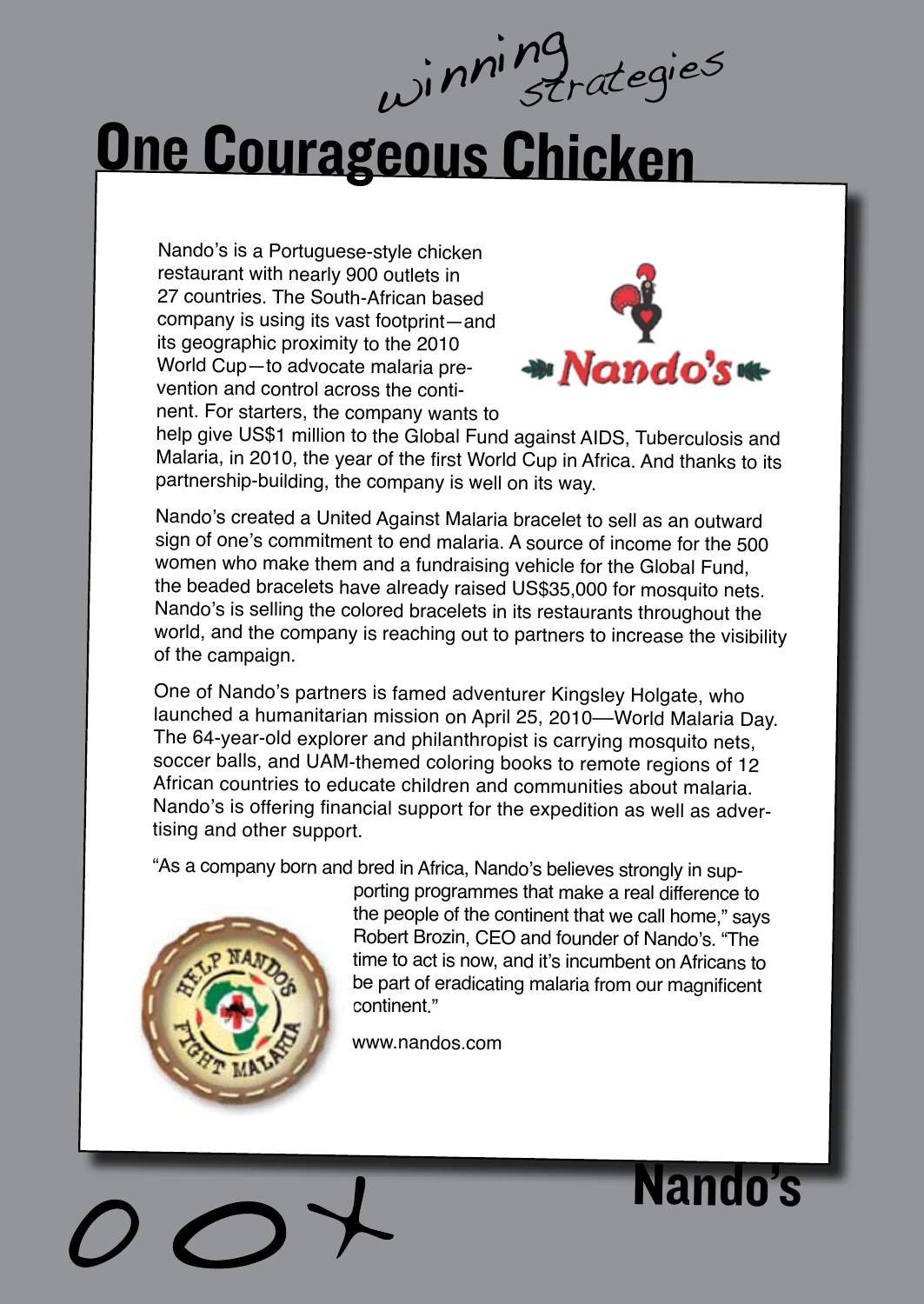winning strategies

### Bread and Bednets for All

Said Salim Bakhresa & Co. is an East African mill that processes wheat, maize and rice. With 6,000 workers in Tanzania, it's one of the biggest producers of food in that country. That's why management grew concerne<sup>d</sup> when a study on absenteeism at the company listed



malaria as a cause. According to research conducted by the company in 2008, nearly 20 percent of SSB's workers were suffering from malaria every month.

In the last two years, SSB has worked diligently to reduce the presence of malaria among its workers. The company launched a malaria treatment and prevention program to educate workers and make rapid diagnostic tests and medicine more readily available. At first, managers said, employees were reluctant to use proper testing or treated mosquito nets, but effective company messaging helped change attitudes and behaviors.

The results have been encouraging: Data for a recent three-month period show that worker infection rates at the company have dropped from 20 percent to 4 percent, and productivity is up. The company has also trained doctors in its workers' union and distributed long-lasting insecticide-treated nets. It is now looking at ways to implement the program at other mill locations.



Finding the right message with the right treatment is the key, says Said Muhammad Said Abeid, general manager of the mill. That's why SSB joined forces with United Against Malaria. "There is strength is unity," Mr. Said says. "The best way to fight malaria is to join forces with people working toward the same goals."

www.bakhresa.com

## Said Salim Bakhresa & Co.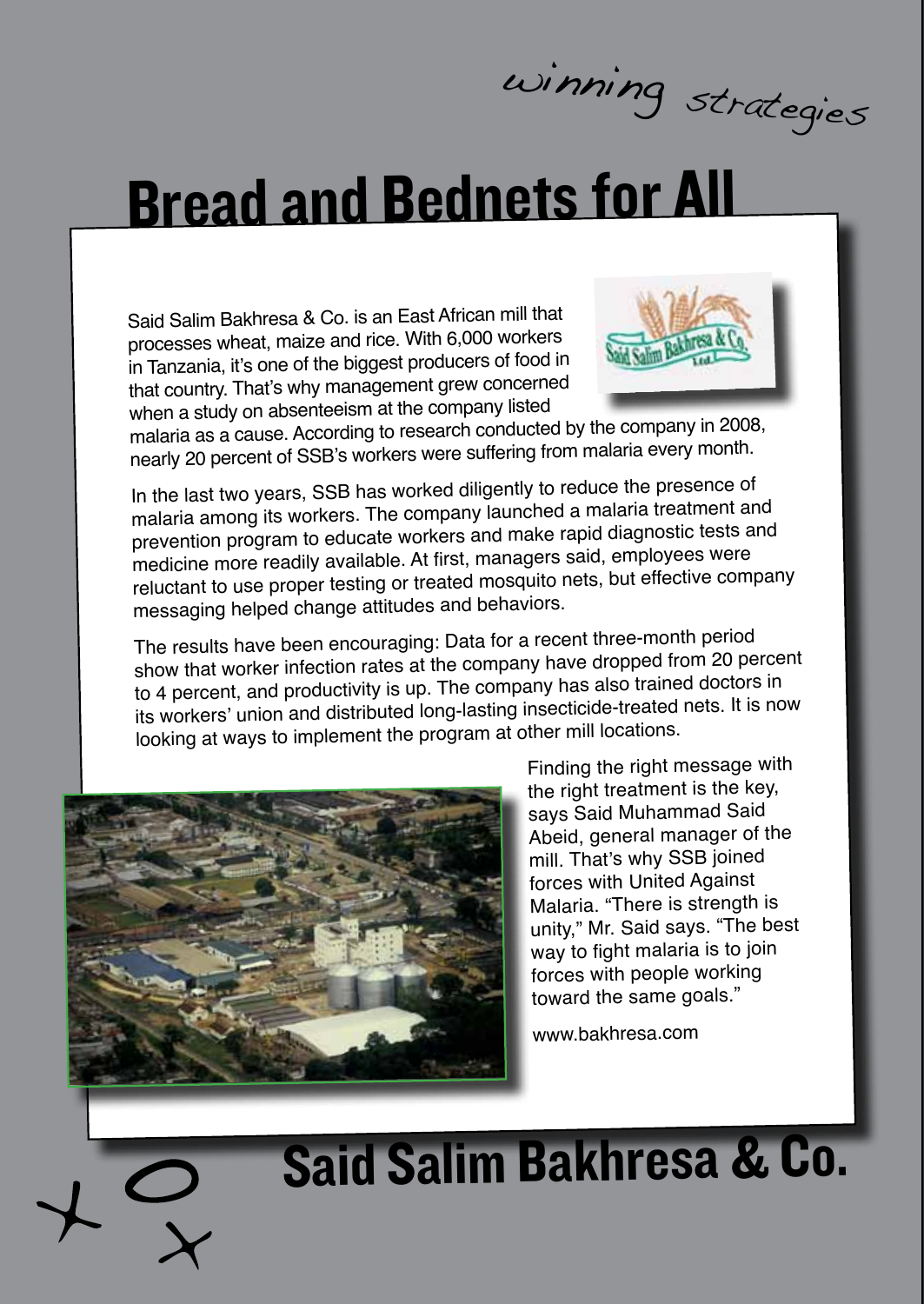## Black Stars and Golden Boots winning strategies

The Ghana Football Association and its star-filled team, the Black Stars, are taking the accolades off the pitch for their work in the fight against malaria. In recognition of their efforts, the President of the GFA was presented with the United Against Malaria Golden Boot for his exemplary leadership in guiding the Black Stars to become champions in the fight against malaria.

Ghana has had a successful few months on the football field, winning the FIFA U-20 World Cup in October,



qualifying for this year's FIFA World Cup and then reaching the finals of the Africa Cup of Nations in January. In addition to their success on the football field, the national team has been busy raising awareness about the prevention and treatment of malaria, in partnership with Voices for a Malaria-Free Future and Ghana's National Malaria Control Program.

"The Black Stars have wholeheartedly thrown themselves into the fight against malaria and this award is a small token of our collective appreciation of their efforts," said Awa Coll Seck, executive director for the Roll Back Malaria Partnership. "These players are heroes across Africa and if they say sleep under a net, people listen. Mr. Nyantakyi in particular has put a huge amount of personal time and effort into raising awareness on this disease and we hope he continues to do so until we have beaten malaria."

There were 3.2 million cases of malaria in Ghana in 2008, down from 8.3 million in 2006, thanks to a concerted effort from the Ghanaian government and its international partners. To reach the goal of universal coverage of malaria prevention and treatment and end preventable deaths from the disease by 2015, an additional



6.3 million insecticide treated bed nets need to be purchased and distributed across the country by the end of 2010. If this is achieved, Ghana will be on its way to ending preventable deaths from the disease by 2015.

"Malaria has held back our country and our continent for far too long," said Mr. Nyantakyi. "The first FIFA World Cup on African soil is a historic occasion and we are going to do all we can to make a difference in the fight against malaria.

Everybody should play their part in fighting this disease."

The current Black Stars lne-up appear in public service announcements on behalf of the UAM campaign.

www.ghanafa.org

## Ghana Football Association